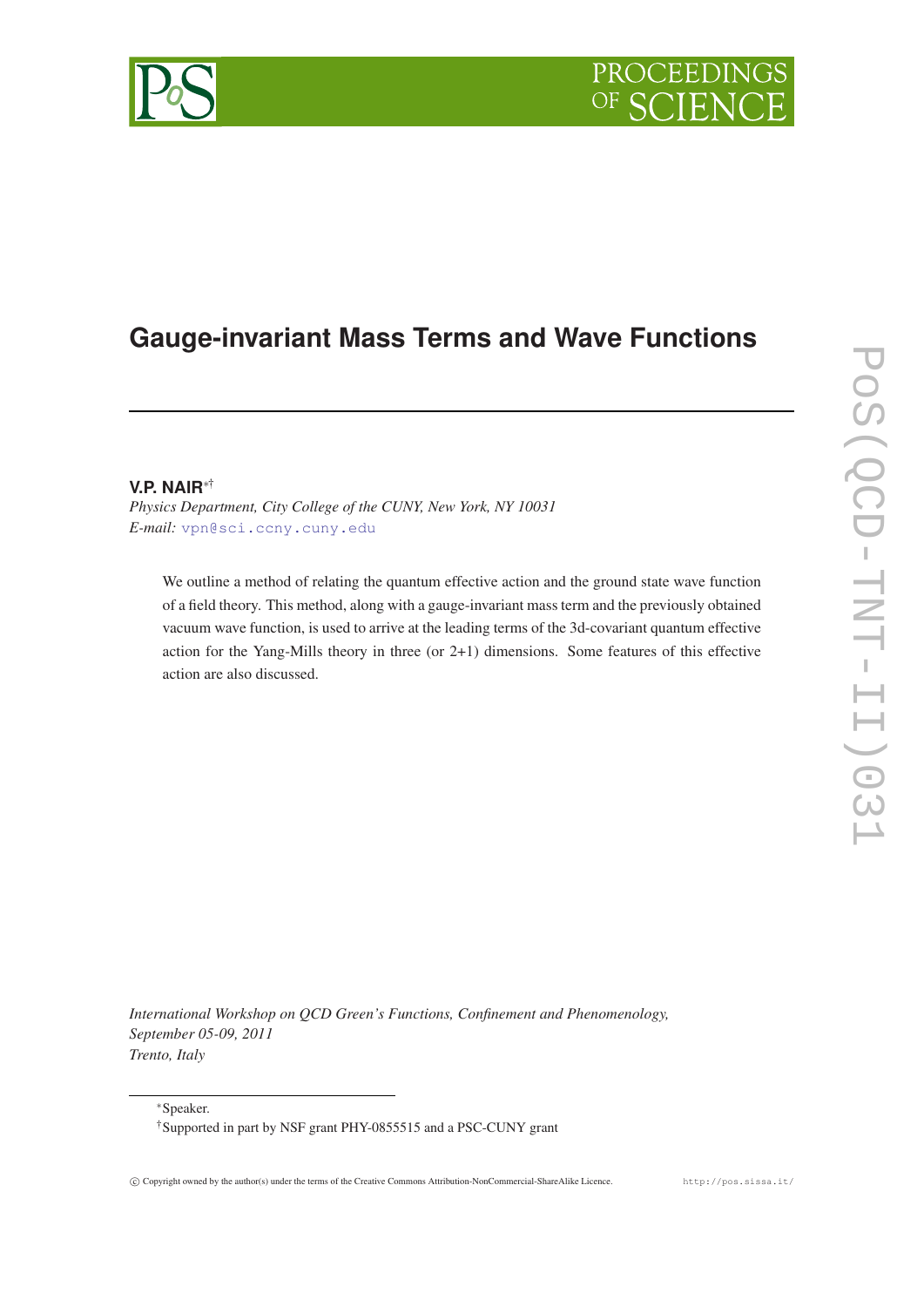# <span id="page-1-0"></span>1. Introduction

As many of you know, my collaborators and I have worked for many years on developing a Hamiltonian approach to the Yang-Mills theory in three (or  $2+1$ ) dimensions, which has, among other things, led to a vacuum wave function [\[1\]](#page-8-0)-[[3](#page-9-0)]. This has, in turn, led to an analytic formula for the string tension, which is in good agreement with the lattice estimates [\[3\]](#page-9-0). A Hamiltonian analysis, by its very nature, is not manifestly covariant. While it is not necessary to have *manifest* covariance, there is still a definite advantage and simplification in a manifestly covariant formalism, such as what we would have using quantum effective actions. So, in this talk, I would like to discuss the question of whether we can find a quantum effective action for Yang-Mills  $(2 + 1)$  which is manifestly covariant. Starting from the Yang-Mills action, we can quantize in the Hamiltonian formalism and find the vacuum wave function by solving the Schrödinger equation. In principle, a direct evaluation of the functional integral of the theory (which cannot be done in practice) would lead to the quantum effective action or the generating functional for the one-article irreducible vertices. The question we want to ask is: Given the vacuum wave function, can we get the quantum effective action without having to go through the functional integration, in other words, can we directly relate the wave function and the quantum effective action? We will give an explicit formula for relating the vacuum wave function of any field theory to the quantum effective action, and then applying it to the Yang-Mills case, we will obtain an effective action which is manifestly covariant.

In order to frame the problem in a quantitive way, we will need some features of our previous work [[1](#page-8-0)]-[\[3\]](#page-9-0). Our Hamiltonian analysis was done in the  $A_0 = 0$  gauge, with the spatial components of the gauge potentials represented as

$$
A_z = \frac{1}{2}(A_1 + iA_2) = -\partial M M^{-1}, \quad A_{\bar{z}} = \frac{1}{2}(A_1 - iA_2) = M^{\dagger - 1} \bar{\partial} M^{\dagger}
$$
(1.1)

where  $z = x_1 - ix_2$ ,  $\bar{z} = x_1 + ix_2$  are complex combinations of the coordinates. *M* is an element of the complexified group; i.e., it is an  $SL(N,\mathbb{C})$ -matrix if the gauge transformations take values in  $SU(N)$ . Imposing the Gauss law is equivalent to requiring that the wave functions be gaugeinvariant. They are functions of  $H = M^{\dagger}M$ , with the inner product

$$
\langle 1|2 \rangle = \int d\mu(H) \exp[2 c_A S_{wzw}(H)] \Psi_1^* \Psi_2 \qquad (1.2)
$$

The hermitian gauge-invariant matrix *H* parametrizes  $SL(N, \mathbb{C})/SU(N)$  and  $d\mu(H)$  is the Haar measure for *H*. Also, in (1.2),  $S_{wzw}$  is the Wess-Zumino-Witten action given by

$$
S_{wzw}(H) = \frac{1}{2\pi} \int \text{Tr}(\partial H \, \bar{\partial} H^{-1}) + \frac{i}{12\pi} \int \varepsilon^{\mu\nu\alpha} \text{Tr}(H^{-1} \partial_{\mu} H \, H^{-1} \partial_{\nu} H \, H^{-1} \partial_{\alpha} H) \tag{1.3}
$$

Further, *c<sup>A</sup>* is the adjoint Casimir value, equal to *N* for *SU*(*N*).

All observables, including the Hamiltonian, are functions of the current *J* of the WZW action, which, up to a proportionality factor, is given by

$$
J = \frac{2}{e} \partial H H^{-1} \tag{1.4}
$$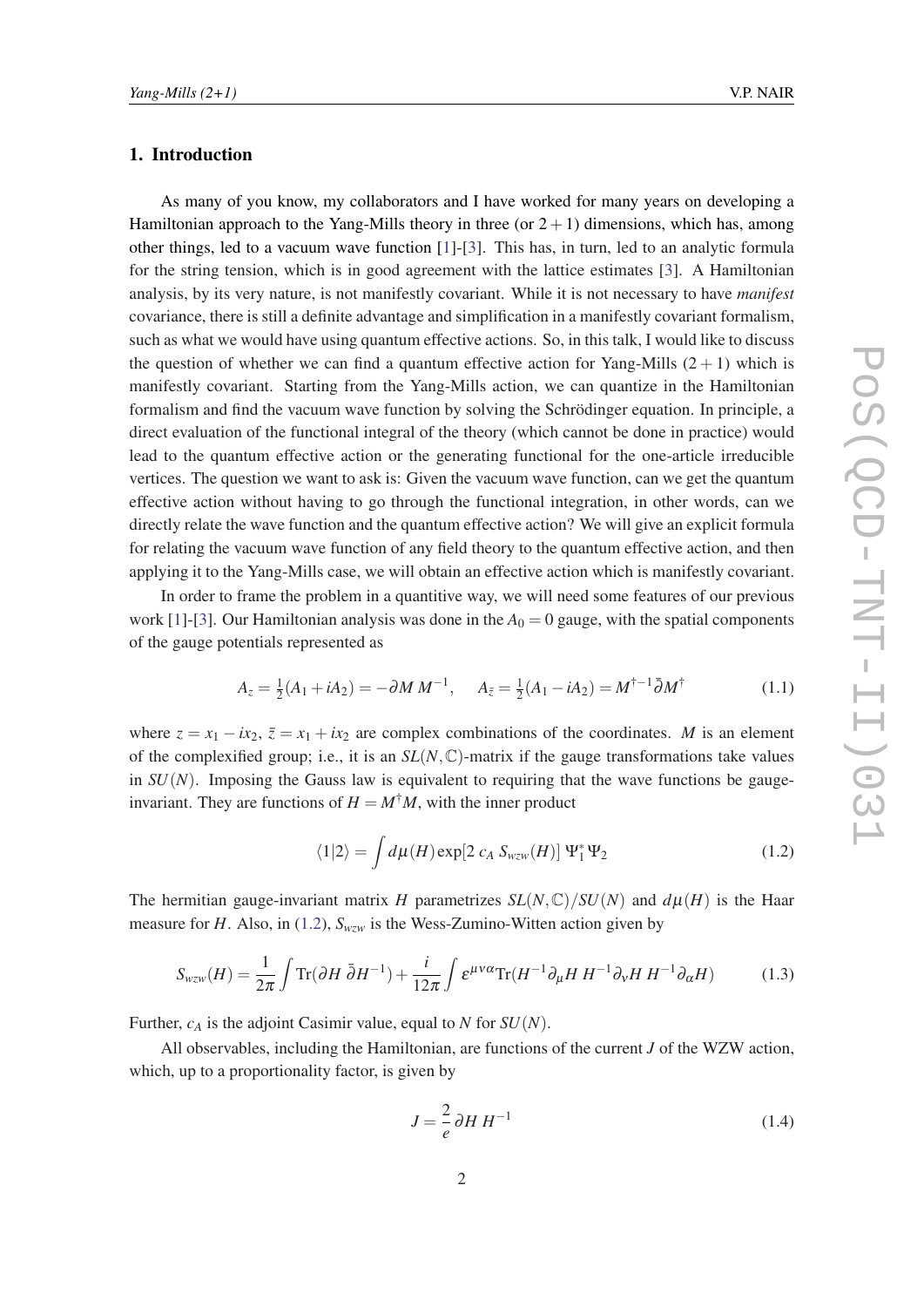<span id="page-2-0"></span>In terms of *J*, we have  $\mathcal{H} = \mathcal{H}_0 + \mathcal{H}_1$ , where

$$
\mathcal{H}_0 = m \int_z J_a(\vec{z}) \frac{\delta}{\delta J_a(\vec{z})} + \frac{2}{\pi} \int_{z,w} \frac{1}{(z-w)^2} \frac{\delta}{\delta J_a(\vec{w})} \frac{\delta}{\delta J_a(\vec{z})} \n+ \frac{1}{2} \int_x : \bar{\partial} J^a(x) \bar{\partial} J^a(x) : \n\mathcal{H}_1 = i e f_{abc} \int_{z,w} \frac{J^c(\vec{w})}{\pi(z-w)} \frac{\delta}{\delta J_a(\vec{w})} \frac{\delta}{\delta J_b(\vec{z})}
$$
\n(1.5)

where  $m = e^2 c_A/2\pi$ . We have displayed the Hamiltonian in a way that anticipates our method of solving the Schrödinger equation. We keep all terms in  $\mathcal{H}_0$  at the lowest order and treat  $\mathcal{H}_1$  as a perturbation. Since  $m = e^2 c_A/2\pi$ , this is not standard perturbation theory. In fact, in the latter, one would expand in powers of *m* as well. Our expansion corresponds to a partially resummed version, with certain particular infinite sequences of perturbative terms being summed up [\[4](#page-9-0)]. To keep track of various orders without confusion, starting from (1.5), we consider *m* and *e* as independent parameters, only setting  $m = e^2 c_A/2\pi$  at the end. The lowest order computation of the wave function in this scheme is the one presented in [[3](#page-9-0)]; it led to the formula for the string tension as  $\sigma_R = e^4 c_A c_R / 4\pi$ . More recently, we have calculated corrections to this formula, carrying out the expansion to the next higher order (which still involves an infinity of terms); the final value of the correction to the string tension was to be small, of the order of  $-0.03$  to  $-2.8$  percent [\[4\]](#page-9-0).

The measure of integration in ([1.2\)](#page-1-0) will play an important role in what follows. To illustrate this, we will need a short argument from [[5](#page-9-0)] on the nature of the wave function. For this, we first absorb the factor  $e^{2c_A S_{wzw}}$  from the measure of integration in [\(1.2\)](#page-1-0) into the wave function by writing  $\Psi = e^{-c_A S_{wzw}} \Phi$ . For the action on  $\Phi$ , the Hamiltonian operator is given by  $\mathscr{H} \to$  $e^{-c_A S_{wzw}}$   $\mathcal{H}e^{-c_A S_{wzw}}$ . The matrix H is then expanded as  $H = \exp(t_a \varphi^a) \approx 1 + t_a \varphi^a + \cdots$ ; this "small  $\varphi$ " expansion is appropriate for a (resummed) perturbation theory. It is easily verified that the Hamiltonian then takes the form

$$
\mathcal{H} = \frac{1}{2} \int \left[ -\frac{\delta^2}{\delta \phi^2} + \phi \left( -\nabla^2 + m^2 \right) \phi + \cdots \right]
$$
 (1.6)

where  $\phi_a(\vec{k}) = \sqrt{c_A k \bar{k}/(2\pi m)}$   $\phi_a(\vec{k})$ . This is the Hamiltonian for a field of mass *m*. The ground state (or vacuum) wave function for this is easily obtained by solving  $\mathcal{H} \Phi_0 = 0$ , and it is given by

$$
\Phi_0 \approx \exp\left[-\frac{1}{2} \int \phi^a \sqrt{m^2 - \nabla^2} \, \phi^a\right] \tag{1.7}
$$

Transforming back to the Ψ's, we find

$$
\Psi_0 \approx \exp\left[-\frac{c_A}{\pi m} \int (\bar{\partial}\,\partial\,\varphi^a) \left[\frac{1}{\sqrt{-\nabla^2 + m^2} + m}\right] (\bar{\partial}\,\partial\,\varphi^a) + \cdots\right]
$$
(1.8)

The next key step is as follows. On general grounds, we know that the full wave function must be a functional of the current *J* [\[2,](#page-8-0) [5\]](#page-9-0). So we can ask: Is there a functional of the current *J* which reduces to (1.8) in the small  $\varphi$  approximation, when  $J^a \approx (2/e)\partial \varphi^a + \mathcal{O}(\varphi^2)$ ? The only answer for this is

$$
\Psi_0 = \exp\left[ -\frac{2\pi^2}{e^2 c_A^2} \int \bar{\partial} J^a(x) \left[ \frac{1}{\sqrt{-\nabla^2 + m^2} + m} \right]_{x,y} \bar{\partial} J^a(y) + \cdots \right] \tag{1.9}
$$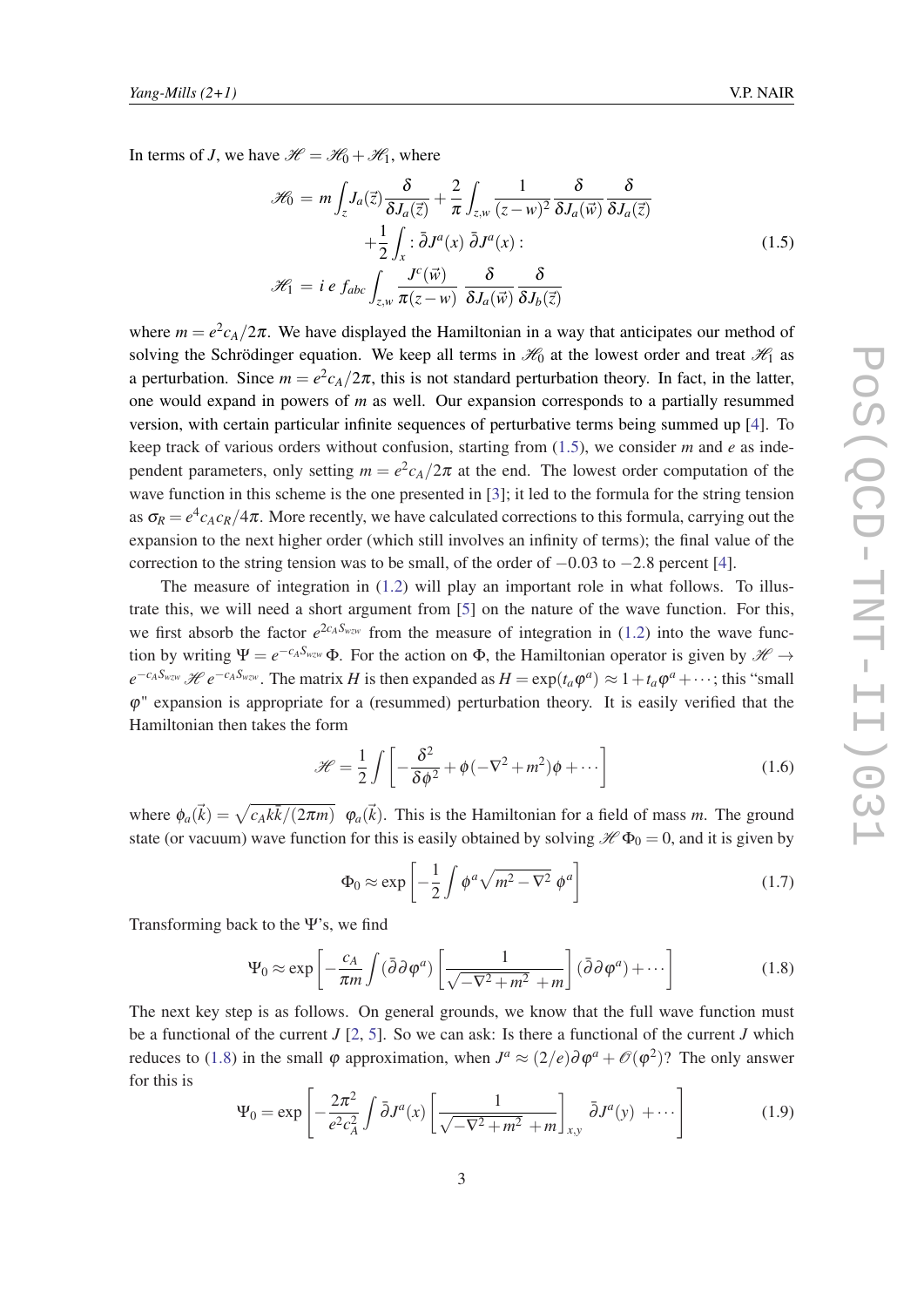<span id="page-3-0"></span>The denominator of the integral kernel appearing in the exponent in ([1.9](#page-2-0)) can be rationalized to rewrite this wave function as

$$
\Psi_0 = \exp\left[-\frac{2\pi^2}{e^2c_A^2} \int \bar{\partial}J^a(x) \left[\frac{\sqrt{k^2 + m^2} - m}{k^2}\right]_{x,y} \bar{\partial}J^a(y) + \cdots\right]
$$
(1.10)

In the integral kernel, the term  $\sqrt{k^2 + m^2}/k^2$  is due to the fact that we have a mass for the fields  $\phi$ , while the second part  $-m/k^2$  is from transforming using  $e^{c_A S_{wzw}}$  from the measure. We have presented this argument for the wave function to emphasize that the measure of integration is crucial in both generating the mass term and also in providing the −*m*/*k* 2 term. The kernel should have the  $-m/k^2$  term to give the low momentum limit

$$
\frac{\sqrt{k^2 + m^2} - m}{k^2} \approx \frac{1}{2m},
$$
\n(1.11)

which means that the exponent in  $\Psi_0^* \Psi_0$  can be approximated, for long wave length modes, by the two-dimensional Yang-Mills action,  $\int \bar{\partial}J\bar{\partial}J \sim \int F^2/4g^2$ ,  $g^2 = me^2$ . This was, in turn, the key to obtaining the formula for the string tension.

If we write the wave function (1.10) in terms of the usual gauge potentials *A*, then

$$
\Psi_0 \approx \exp\left[-\frac{1}{2}\int A_i^{aT}(x)\left[\sqrt{k^2 + m^2} - m\right]_{x,y} A_i^{aT}(y) + \cdots\right]
$$
(1.12)

where we have used the transverse component of  $A_i^a$  as the gauge-invariant variable. To the quadratic order that we are interested in, this formula (1.12) is adequate.

The structure of this wave function also answers another interesting question. If we have a mass for the gluon fields, we would expect the interactions mediated by gluons to be of short range. Yet, an area law for the Wilson loop shows there are long range interactions, approximately described as a linear potential for long distances. How can we have compatibility between these two? The wave function has part which essentially represents the massive gluon, but the −*m*-term in the kernel shows that long range potentials are possible.

The basic question we posed earlier can be rephrased as follows: Can we find a covariant three-dimensional quantum effective action which will give this wave function (1.12) including the crucial  $-m/k^2$  term in the kernel?

# 2. Relating wave functions and the effective action

The wave function (1.12) shows that part of what we need is mass for the gluon, which, of course, must be gauge-invariant. But such a mass term must be nonlocal, including nonlocality in time; so is an effective action, in general. A Hamiltonian analysis for a nonlocal action is difficult. In any case, we are not supposed to set up a Hamiltonian for the effective action, it is to be set up for the original Yang-Mills action. So what we need is a more direct way to relate the quantum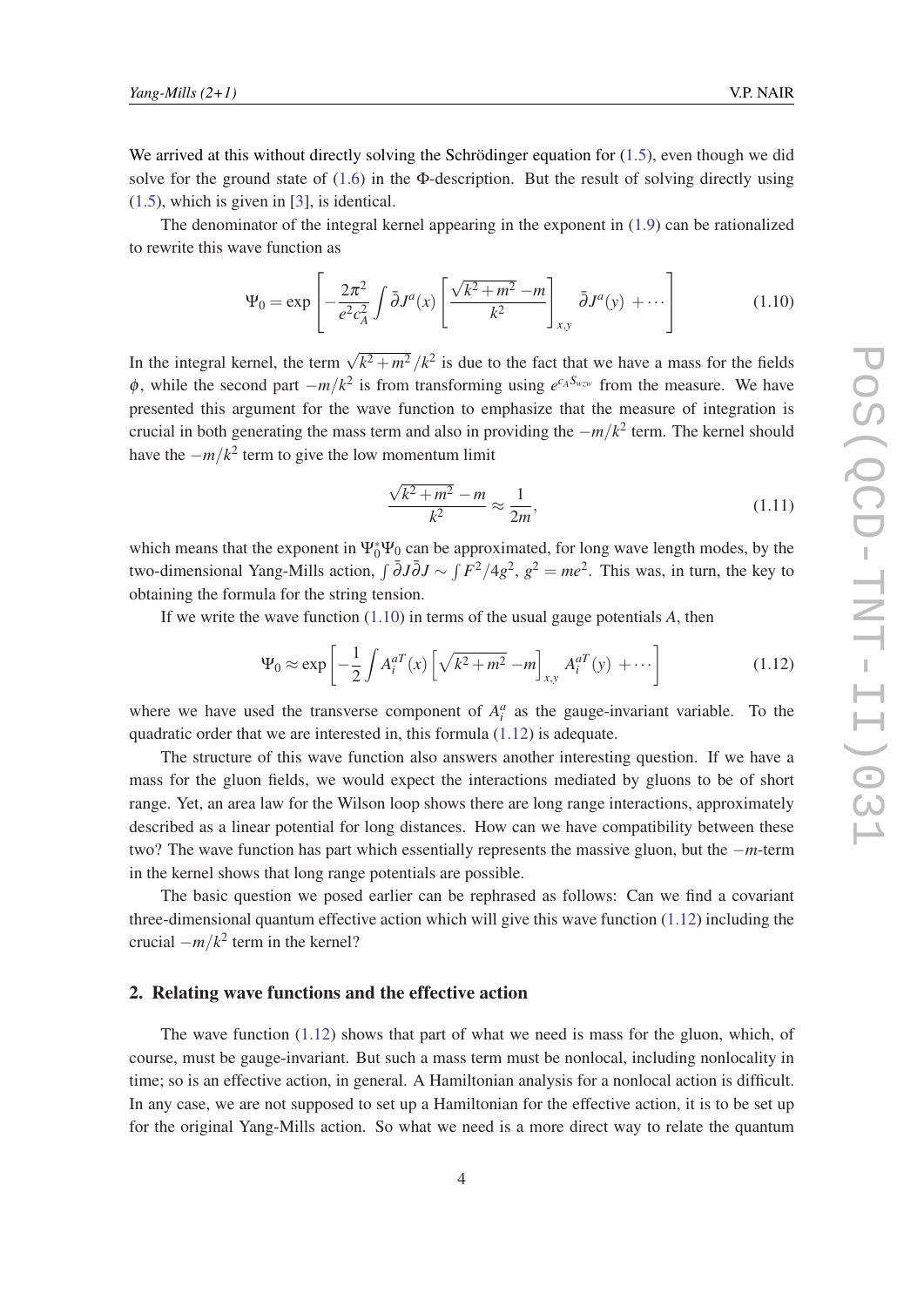<span id="page-4-0"></span>effective action and wave functions. This can be done in series of five steps as follows. We will use a scalar field to illustrate this basic connection.

Step 1:

Let  $\{|\alpha\rangle\}$  denote a complete set of energy eigenstates. Then

$$
\langle \varphi | e^{-\beta \mathscr{H}} | \varphi' \rangle = \sum_{\alpha} \langle \varphi | \alpha \rangle \langle \alpha | \varphi' \rangle e^{-\beta E_{\alpha}} = \sum_{\alpha} \Psi_{\alpha}(\varphi) \Psi_{\alpha}^{*}(\varphi') e^{-\beta E_{\alpha}}
$$
  

$$
\to \Psi_{0}(\varphi) \Psi_{0}^{*}(\varphi') e^{-\beta E_{0}}, \qquad \text{as } \beta \to \infty
$$
 (2.1)

This shows that we can obtain the ground state wave function  $\Psi_0(\varphi)$  by calculating this matrix element with fixed boundary values of the field at the Euclidean time-boundaries,  $\tau = 0$ ,  $\beta$ .

# Step 2:

Our next step is to express this matrix element as a functional integral,

$$
\langle \varphi | e^{-\beta \mathcal{H}} | \varphi' \rangle = \int [d\phi] e^{-S(\phi)} = \int [d\eta] e^{-S(\chi + \eta)} \tag{2.2}
$$

We have written  $\phi$  as  $\phi = \chi + \eta$ , where the boundary conditions are

$$
\chi(0,\vec{x}) = \varphi'(\vec{x}), \qquad \chi(\beta,\vec{x}) = \varphi(\vec{x})
$$

$$
\eta(0,\vec{x}) = \eta(\beta,\vec{x}) = 0
$$
\n(2.3)

 $\chi(\tau,\vec{x})$  is taken to be a fixed field configuration with the boundary values specified; it contains no additional degree of freedom to be integrated in (2.2). Since  $\chi$  has the correct boundary values,  $\eta$ must vanish at both  $\tau = 0$  and  $\tau = \beta$ . Thus, in carrying out the *η*-integration in (2.2), Dirichlet conditions in  $\tau$  must be used for the  $\eta$ -propagator.

#### Step 3:

Rather than explicitly carrying out the  $\eta$ -integration, the result can be expressed in terms of the quantum effective action  $\Gamma[\chi]$ . We recall that  $\Gamma[\chi]$  is defined, *for arbitray*  $\chi$ , by

$$
e^{-\Gamma(\chi)} = \int [d\eta] \exp\left[-S(\chi + \eta) + \int \frac{\delta \Gamma}{\delta \chi} \eta\right]
$$
 (2.4)

This equation shows that, if we choose  $\chi$  as a solution of  $\delta\Gamma/\delta\chi = 0$ , with the boundary behavior  $\chi \to \varphi'$  at  $\tau = 0$  and  $\chi \to \varphi$  at  $\tau = \beta$ , and with  $\eta$  going to zero at both ends, then

$$
e^{-\Gamma} = \int [d\eta] e^{-S(\chi + \eta)} = \langle \varphi | e^{-\beta \mathcal{H}} | \varphi' \rangle
$$
  
 
$$
\to \Psi_0(\varphi) \Psi_0^*(\varphi') e^{-\beta E_0}, \quad \text{as } \beta \to \infty
$$
 (2.5)

where we have used  $(2.2)$  for the second equality. The procedure to get the wave function from the effective action is thus the following.

Solve the equation

$$
\frac{\delta\Gamma}{\delta\chi} = 0\tag{2.6}
$$

for  $\chi$ , subject to the boundary conditions (2.3), and substitute the solution back in  $\Gamma(\chi)$ . Then  $e^{-\Gamma(\chi)}$ , which is now a functional of  $\varphi'$ ,  $\varphi$ , will give  $\Psi_0(\varphi)$  as  $\beta$  becomes large.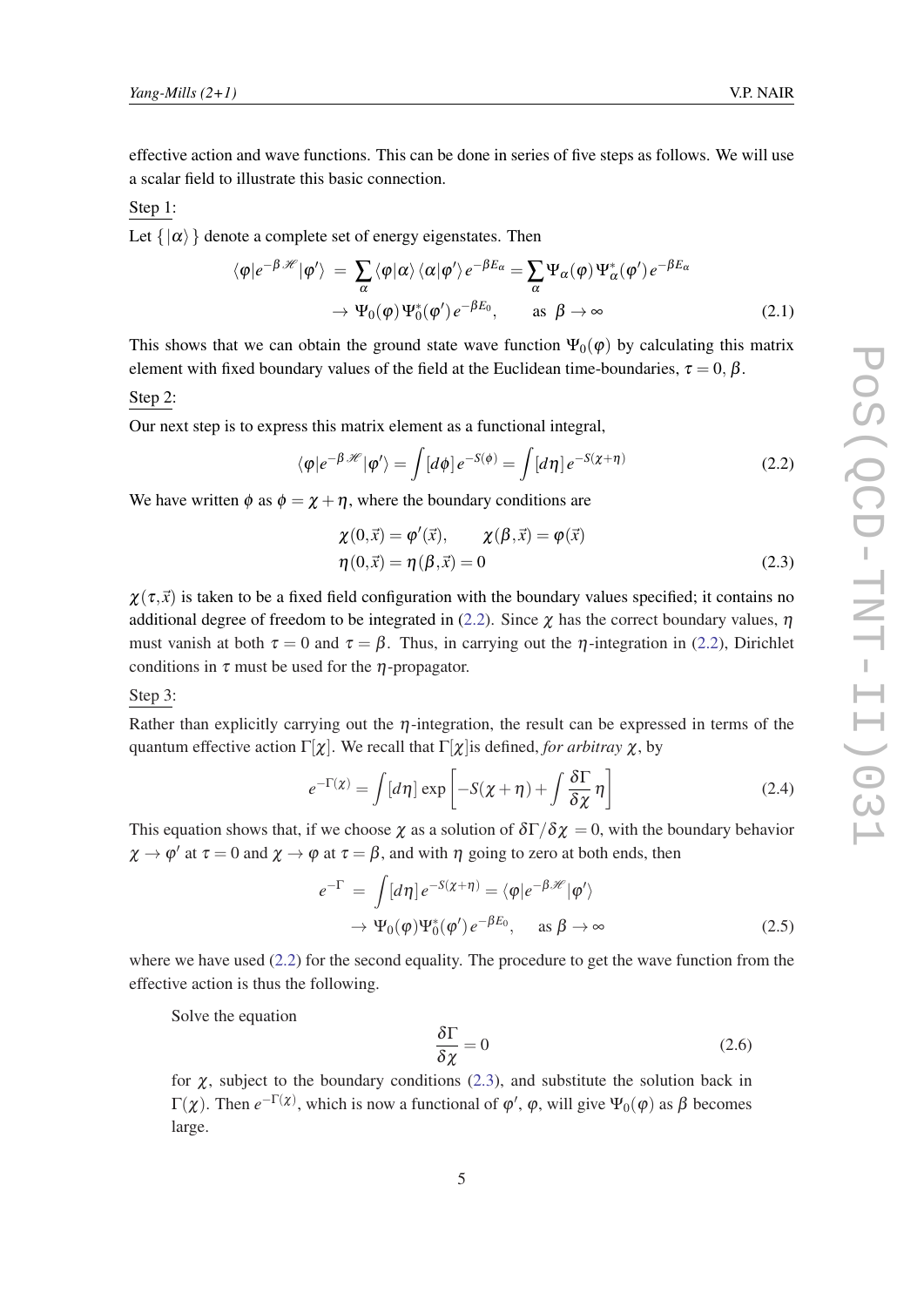<span id="page-5-0"></span>In practice, the evaluation of  $\Gamma$  at its critical point can be simplified a bit further, at least for the case of interest to us, as follows.

#### Step 4:

We will denote  $\Gamma$  evaluated on the solution  $\chi_*$  of ([2.6](#page-4-0)), subject to the boundary values ([2.3\)](#page-4-0), by *W*. Now, if we vary the boundary value  $\varphi$  of  $\chi$ , and also change  $\beta$  slightly, the resulting variation of  $\Gamma$ or *W* can be brought to the form

$$
\delta W = \delta \Gamma[\chi_*] = \int d^2 x \, \Pi \, \delta \varphi + \mathcal{H}_E \, \delta \beta \tag{2.7}
$$

(This is clear since  $\delta W$  must be linear in the variations  $\delta \varphi$  and  $\delta \beta$ .) Equation (2.7) defines  $\Pi$ (which may depend on the time-derivatives of  $\varphi$ ) and also the Euclidean Hamiltonian  $\mathcal{H}_E$ . Generally,  $\mathcal{H}_E$  is not positive semi-definite. In principle, we can have terms involving  $\delta \chi$  which are three-volume integrals, but since we are evaluating  $\Gamma$  on the solution of ([2.6\)](#page-4-0), such terms are zero.

# Step 5:

Generally,  $\mathcal{H}_E$  can have a contribution corresponding to the zero-point energy, but for a relativistically invariant vacuum, we know that the zero-point energy must be zero. <sup>1</sup> Therefore, for the ground state or vacuum wave function, we can impose  $\mathcal{H}_E = 0$ . Further, from (2.7),  $\Pi$  may be taken as  $\delta W/\delta \varphi$ . Thus we can find *W* by solving the equations

$$
\mathcal{H}_E = 0, \qquad \Pi = \frac{\delta W}{\delta \varphi} \tag{2.8}
$$

The ground state wave function is then given by  $\Psi_0 = e^{-W}$ . This last step of solving (2.8) is obviously a Euclidean version of the usual Hamilton-Jacobi approach.

# 3. The effective action for Yang-Mills (2+1)

We are now in a position to state our main result. The leading terms of the quantum effective action for 3-dimensional Yang-Mills theory are given by

$$
\Gamma = \int \frac{1}{4} F_{\mu\nu}^a F_{\mu\nu}^a + S_m(A) + (\sigma^\mu D_\mu \Phi_A)^{a\dagger} (\sigma^\nu D_\nu \Phi_A)^a + \cdots
$$
 (3.1)

where  $S_m(A)$  is a gauge-invariant nonlocal mass term for the gauge field. The particular choice of this mass term is not important at this stage, we will comment on this later.  $\Phi_A^a$ ,  $a = 1, 2, \dots, (N^2 - 1)$ 1),  $A = 1,2$ , is a complex field transforming according to the adjoint representation of  $SU(N)$ , and transforming as a 2-component spinor under the Lorentz group.  $\sigma^{\mu}$ ,  $\mu = 1, 2, 3$ , are the Pauli matrices and  $D<sub>\mu</sub>$  denotes the gauge-covariant derivative. A complex spinor field with a quadratic derivative term in the action may raise worries about the spin-statistics connection, but , for the action (3.1),  $\Phi_A^a$  is not to be considered as an observable field. It is to be viewed simply as an

<sup>&</sup>lt;sup>1</sup>This is well known and can be easily seen from taking the vacuum expectation value of the commutation rule  $[P_i, K_j] = i\delta_{ij}$   $\mathscr H$  where  $P_i$  is the momentum operator and  $K_j$  is the Lorentz boost generator. For a Lorentz-invariant vacuum, i.e., with no spontaneous breaking of Lorentz symmetry, we get  $\langle 0|\mathcal{H}|0\rangle = 0$ . Thus any regularization used for the Hamiltonian or the effective action must satisfy the condition of vanishing zero-point energy.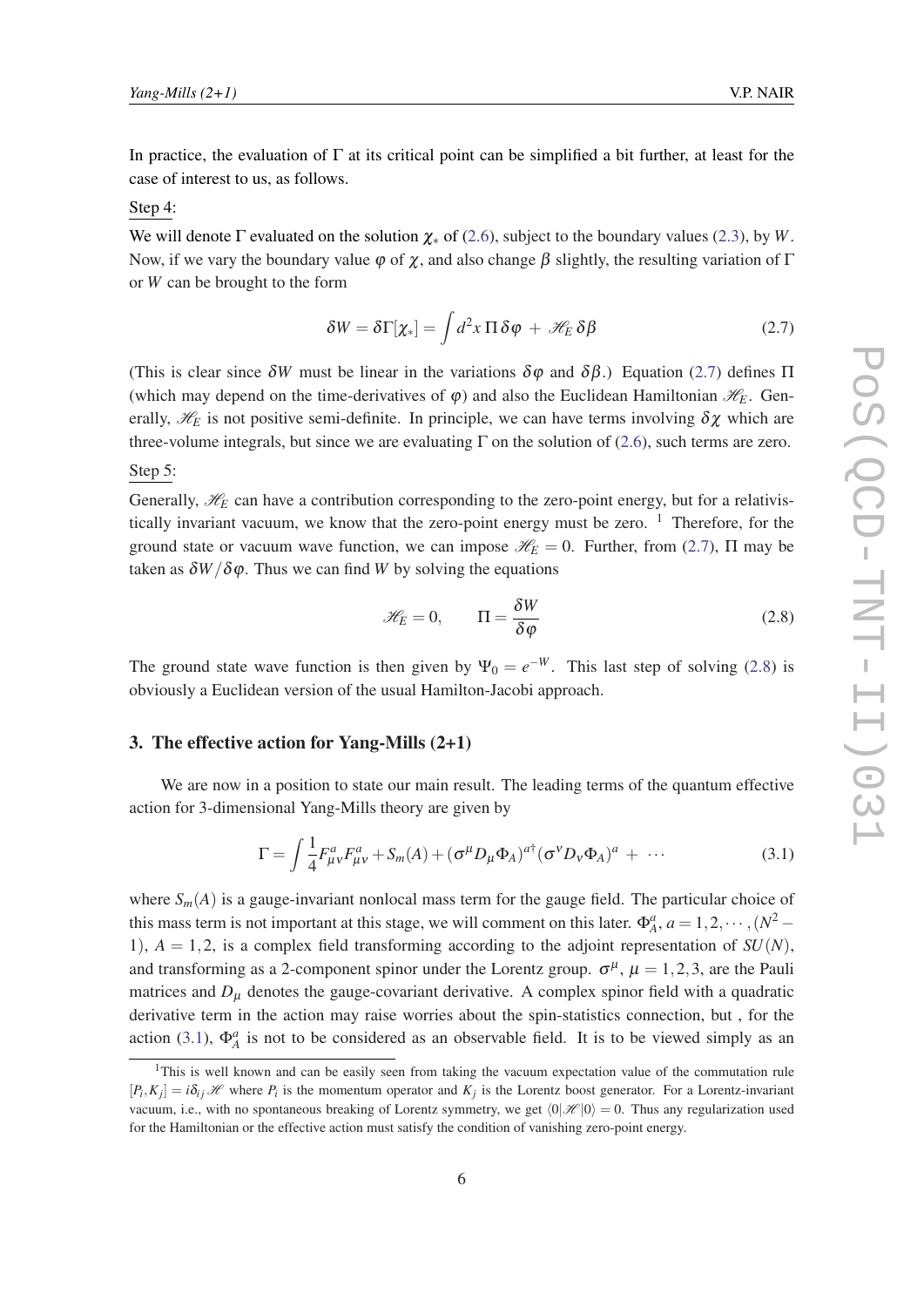auxiliary field used to represent a nonlocal term in  $\Gamma$  and used to capture the physics of the wave function [\(1.10](#page-3-0)) or [\(1.12](#page-3-0)). The action ([3.1\)](#page-5-0) has an additional  $U(1)$  symmetry  $\Phi \to e^{i\theta} \Phi$ , which the original Yang-Mills theory does not have. We will eliminate this unwanted symmetry by requiring that all physical operators must have equal numbers of  $\Phi$ 's and  $\Phi^*$ 's.

We will now show how this action leads to the wave function  $(1.12)$  $(1.12)$ , before discussing further properties. The equations of motion corresponding to ([3.1](#page-5-0)) are

$$
-(D_{\mu}F_{\mu\nu})^{a} + \frac{\delta S_{m}}{\delta A_{\nu}^{a}} = e((D_{\nu}\Phi)^{\dagger}T^{a}\Phi - \Phi^{\dagger}T^{a}D_{\nu}\Phi)
$$
(3.2)

$$
D_{\mu} (\sigma^{\mu} \sigma^{\nu} D_{\nu} \Phi) = 0 \tag{3.3}
$$

We will use an expansion scheme to solve these equations in the following way. In the first equation, the term linear in *A* in the mass term will be kept at the lowest order, but we will treat the effect of the current due to  $\Phi$  (the right hand side of (3.2)), as well as nonlinear terms on the left hand side, in a perturbative expansion. We will solve the second equation as it is. This expansion scheme is thus similar to what we did in the Hamiltonian approach in [[3](#page-9-0), [4\]](#page-9-0). This means that we can treat the Yang-Mills part and the Φ-dependent terms of  $\Gamma$  in [\(3.1\)](#page-5-0) separately to the lowest order. The quadratic term in  $S_m(A)$ , for any choice of the mass term, has the same form, namely,  $\sim A^{T2}$ . Writing  $A^T_\mu = A_\mu - \int_y \partial_\mu G(x, y) \partial \cdot A(y)$ , we see that it is invariant under the (Abelian) gauge transformation  $A_\mu \to A_\mu + \partial_\mu \theta$ , provided  $G(x, y)$  obeys Dirichlet conditions and  $\theta$  vanishes at  $\tau = 0, \beta$ . (The use of Dirichlet conditions for the Green's functions is also emerges from an analysis of BRST invariant boundary conditions [[6](#page-9-0)].) In this case, we can write

$$
S_m(A) = \frac{m^2}{2} \int A^{T2} + \dots = \frac{m^2}{2} \int \left[ A^2 - \partial \cdot A(x) G(x, y) \partial \cdot A(y) + \dots \right]
$$
(3.4)

For the Yang-Mills part of the action, we then find

$$
\delta W_{YM} = \int d^2x \, F_{0i}^T \delta A_i^T + \int d^2x \, \frac{1}{2} \left[ -F_{0i}^2 + A_i^T (k^2 + m^2) A_i^T \right] \, \delta \beta \tag{3.5}
$$

This leads to

$$
W_{YM} = \frac{1}{2} \int d^2x A_i^T \sqrt{k^2 + m^2} A_i^T + \cdots
$$
 (3.6)

upon setting  $\mathcal{H}_E$  to zero. This is entirely as expected when the gluon has a mass. In the  $A_0 = 0$ gauge, for the Φ-dependent terms, we find

$$
\delta W = \int \left[ \delta \phi_1^{\dagger} (\dot{\phi}_1 + 2 \bar{D} \phi_2) + \delta \phi_2^{\dagger} (\dot{\phi}_2 - 2 D \phi_1) + c.c. \right] + \mathcal{H}_E \delta \beta
$$
  

$$
\mathcal{H}_E = \int \left[ 4 (\bar{D} \phi_2)^{\dagger} (\bar{D} \phi_2) + 4 (\bar{D} \phi_1)^{\dagger} (\bar{D} \phi_1) - \dot{\phi}_1 \dot{\phi}_1 - \dot{\phi}_2 \dot{\phi}_2 \right]
$$
(3.7)

Solving  $\mathcal{H}_E = 0$ , we find  $W_{\Phi} = \Phi^{\dagger} K \Phi$ , with

$$
K = 4 \begin{bmatrix} 0 & \bar{D} \\ -D & 0 \end{bmatrix}, \qquad \Phi^a = \begin{pmatrix} \phi_1^a \\ \phi_2^a \end{pmatrix}
$$
 (3.8)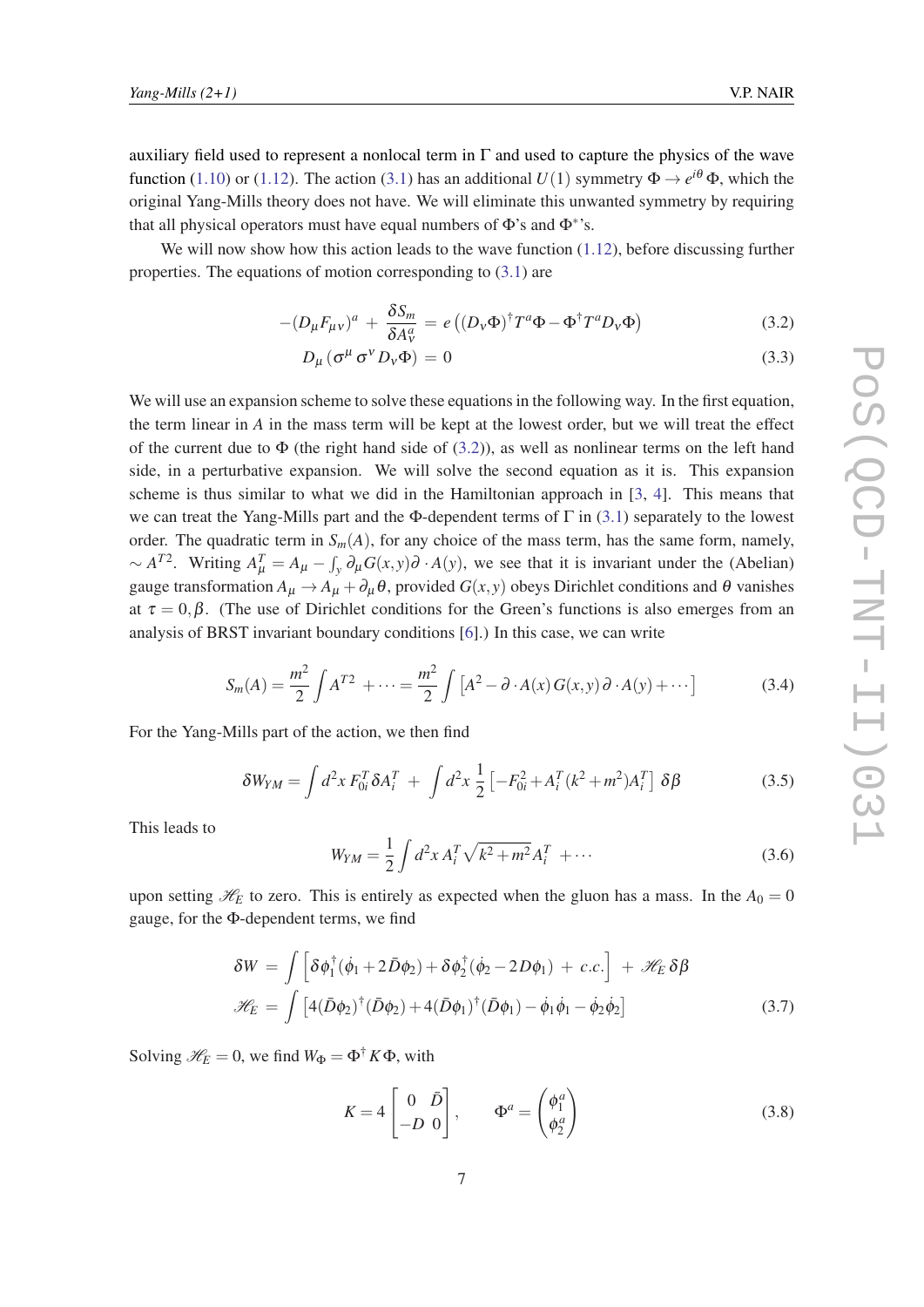As I mentioned before, the field  $\Phi_A^a$  is to be considered as an auxiliary field and observables are only made of the Yang-Mills fields. For such an observable  $\mathcal{O}$ ,

$$
\langle \mathcal{O} \rangle = \int d\mu(A) \left[ d\Phi \right] \Psi_{YM}^* \Psi_{YM} \Psi_{\Phi}^* \Psi_{\Phi} \quad \mathcal{O} = \int d\mu(A) \left[ d\Phi \right] \Psi_{YM}^* \Psi_{YM} \quad \mathcal{O}
$$

$$
= \int d\mu(A) \Psi_{YM}^* \Psi_{YM} \frac{1}{\det K} \quad \mathcal{O} \sim \int d\mu(A) \Psi_{YM}^* \Psi_{YM} \frac{1}{\det(-D\bar{D})} \quad \mathcal{O}
$$

$$
\approx \int d\mu(A) \Psi_{YM}^* \Psi_{YM} \exp\left(m \int A^{aT} A^{aT} + \cdots \right) \mathcal{O}
$$
(3.9)

where we have designated  $e^{-W_{YM}}$  by  $\Psi_{YM}$ . This is equivalent to using

$$
\Psi_0 \sim \exp\left[-\frac{1}{2}\int A_i^{aT}(x) \left[\sqrt{k^2 + m^2} - m\right]_{x,y} A_i^{aT}(y) + \cdots\right]
$$
\n(3.10)

where we used the result  $\det(-D\bar{D}) = \exp(2c_A S_{wzw}(H))$ . This completes our demonstration that the effective action ([3.1](#page-5-0)) does indeed have the terms needed to obtain the wave function [\(1.10](#page-3-0)) or ([1.12](#page-3-0)).

# 4. Comments, Observations

We can systematically improve upon the effective action by considering terms with higher powers of *J* in the wave function. We have to work out terms to, say, cubic order in the *A*'s, starting from the action  $(3.1)$ , and compare them with the corresponding terms in the wave function. If there is agreement, well and good. If not, we add a term to Γ which has at least three powers of *A* and match with the wave function to that order. In this way, we can systematically improve on the effective action. However, we will not pursue this further here. The rest of this talk will be made of some comments on the nature of Γ.

1. Is there a preferred choice of the gauge-invariant mass term?

There have been any different gauge-invariant mass terms which have been used in resummation schemes to estimate the gluon mass [\[7,](#page-9-0) [8\]](#page-9-0). Our calculations so far do not show any preference for any particular one since we have only looked at the quadratic term. It has been noted that many of the mass terms have threshold singularities at  $k^2 = 0$ , suggesting that there are still massless excitations left in the theory [\[9\]](#page-9-0). The one suggested in [[8](#page-9-0)] does not have this feature. But this may not mean very much in the present context. It could be that with the AN mass term, we have a minimal form for the Φ-dependent part of Γ. Some of the other mass terms presumably work just as well, but with a modification of the Φ-dependent terms in [\(3.1\)](#page-5-0).

2. What can we say about excited states?

It is possible to discuss excited states as well, by a deformation of the wave function. For example, for a simple scalar field theory, a deformation  $W \to W + \int j\phi$  corresponds to a modified Schrödinger equation of the form

$$
(\mathcal{H} + j-\text{dependent terms})e^{-W-\int j\phi} = 0 \tag{4.1}
$$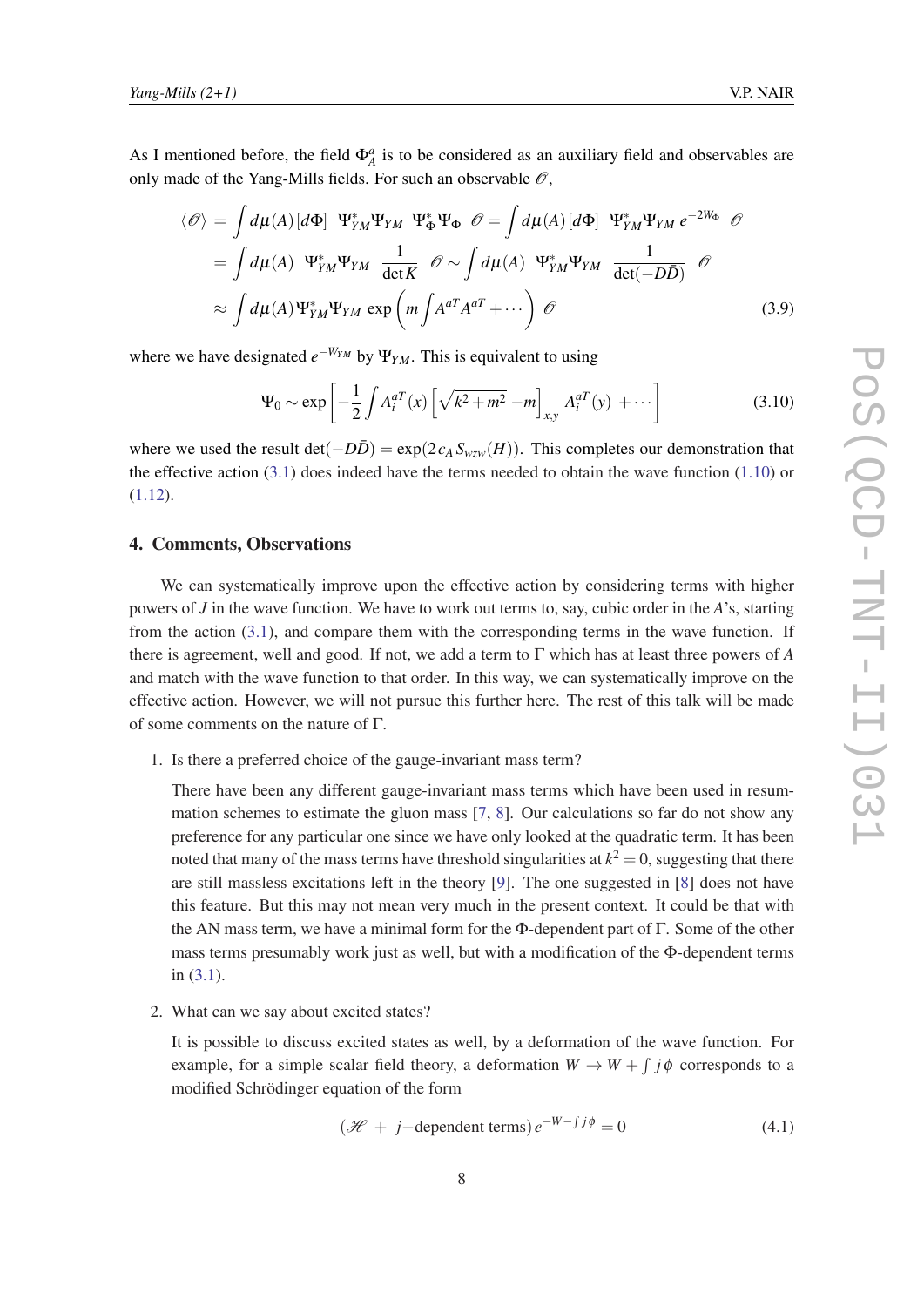<span id="page-8-0"></span>Expanding this in powers of *j* will lead to wave functions for all excited states. One could do this for two-body states as well. For example, by considering  $W \to W + \int_{x,y} j(\vec{x}, \vec{y}) \phi(\vec{x}) \phi(\vec{y})$ , we can get a two-body Schrödinger equation for the bound state of two particles. In the reduction of the higher powers of  $\phi$  which can appear in such an equation, we will need to use partial Wick contractions. These will be determined by the vacuum wave function, so that ultimately, the interparticle potentials will be determined by the vacuum wave function. For the gauge theory, we can consider a glueball state with  $W \to W + \int f(\vec{x}, \vec{y}) F_{ij}^a(\vec{x}) U^{ab}(\vec{x}, \vec{y}) F_{ij}^b(\vec{y})$ . (This is for a  $0^{++}$  glueball.) Since the interparticle potential arises from the vacuum wave function, and we already know that it leads to a nonzero string tension, we expect two-body equations of the form

$$
\left[\sqrt{m^2 - \nabla_1^2} + \sqrt{m^2 - \nabla_2^2} + \sigma_A |\vec{x} - \vec{y}| \right] f(\vec{x}, \vec{y}) \approx 0 \tag{4.2}
$$

We expect that this can lead to a method to tackle the question of glueballs in our approach.

3. What are the implications of the auxiliary field  $\Phi_A^a$ ?

In the gauge theory, we do expect some sort of gluon mass. But there is the compatibility between gluon masses (which would naively cut off any long range forces) and the existence of linear potentials, an issue which has been pointed out by Cornwall [[10\]](#page-9-0) (and others). Our formula for the action [\(3.1\)](#page-5-0) shows that there is an additional crucial term in  $\Gamma$ , namely, the  $|\sigma \cdot D\Phi|^2$  term. This is presumably what allows us to have it both ways: gluon masses and long range forces.

Another important feature of  $\Phi_A^a$  has to do with center vortices. As emphasized by many people, center vortices are important in understanding confinement for  $\mathbb{Z}_N$ -noninvariant representations and screening for  $\mathbb{Z}_N$ -invariant representations [\[11](#page-9-0)]. One can also argue for the existence of such vortices using auxiliary fields for gluon masses [[10\]](#page-9-0). In our case, the Φfields do have center vortices with well-behaved short distance properties. The absence of a potential term suggests that they are like BPS solutions. A quick analysis suggests also that the total vortex charge must be zero for reasons of Lorentz invariance. Thus multiple vortices of zero net charge are possible. These could be the seed for understanding the screening versus confinement issue in our approach.

I thank the organizers for inviting me to this very interesting workshop and for accommodating my difficult schedule. After this talk was presented at the workshop, some of the work has been written up as a research article [\[12\]](#page-9-0); it contains some more details and derivations.

# **References**

- [1] D. Karabali and V.P. Nair, Nucl. Phys. B464, 135 (1996); Phys. Lett. B379, 141 (1996).
- [2] D. Karabali, Chanju Kim and V.P. Nair, Nucl. Phys. B524, 661 (1998); for a recent review, see V.P. Nair, Talk at the *Workshop on QCD GreenÕs Functions, Confinement and Phenomenology, QCD-TNT*, September 2009, Trento, Italy; published in *Proceedings of Science, POS(QCD-TNT09) 030*, http://pos.sissa.it//archive/conferences/087/030/QCD-TNT09\_030.pdf